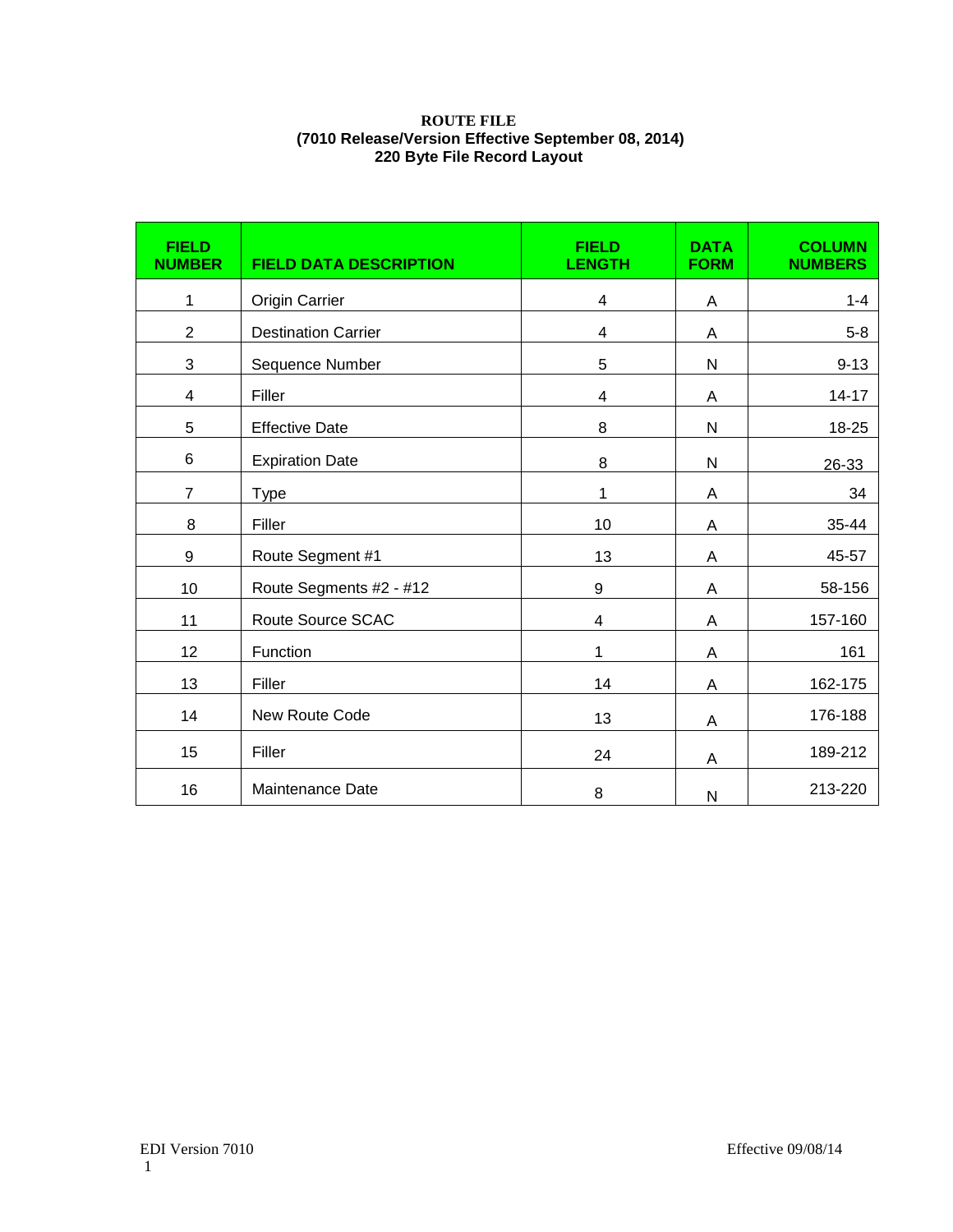Route Code -- (fields 1, 2 & 3) The Route Code is a unique code assigned to the carrier/junction sequence for the route. The route code consists of the origin carrier SCAC, the destination carrier SCAC, and a system assigned route (sequence) number.

- 1. Origin Carrier -- the Standard Carrier Alpha Code (SCAC) of the first carrier described in the route. This SCAC will be the same as the first Carrier found in the Route Definition (positions 45 - 48 of this tape layout).
- 2. Destination Carrier -- the Standard Carrier Alpha Code (SCAC) of the last carrier described in the route. This SCAC will be the same as the last Carrier found in the Route Definition.
- 3. Sequence Number -- a system-generated number to uniquely identify this route among others between the same origin and destination carriers. This field will always contain 5 digits, and the leading zeros are to be considered significant.
- 4. Filler -- no data is found in this location.
- 5. Effective Date -- The Route Effective Date is the date in century, year, month and day format (CCYYMMDD) when the route will be available for use. The Route Effective Date will be any valid date greater than or equal to "19910101".

The Route Effective Date consists of:

| Century | (Numeric 2 characters) |
|---------|------------------------|
| Year    | (Numeric 2 characters) |
| Month   | (Numeric 2 characters) |
| Day     | (Numeric 2 characters) |

6. Expiration Date -- The Route Expiration Date is the date in century, year, month and day format (CCYYMMDD) after which the route will no longer be available for use. An expiration date of "99991231" indicates that the route is in effect without a specific expiration date. (In the Central Site Route file, this open-ended expiration date is stored as "99999999".)

The Route Expiration Date consists of:

| Century | (Numeric 2 characters) |
|---------|------------------------|
| Year    | (Numeric 2 characters) |
| Month   | (Numeric 2 characters) |
| Day     | (Numeric 2 characters) |

NOTE: When a Route Expiration Date precedes the Route Effective Date by one day, this Route record is to be interpreted as never having been effective. The Route Expiration Date can never precede the Route Effective Date by more than one day.

- 7. Route Type -- The Route Type is used to describe the route in terms of application usage. The route can be a price-making route (Revenue), a transportation route (Operating) or both. The valid values for this field are:<br>P Pricing Route
	- P Pricing Route<br>O Transportation
	- O Transportation Route (Operating)
	- B Route acting as both Pricing Route and Transportation Route
- 8. Filler -- no data is found in this location.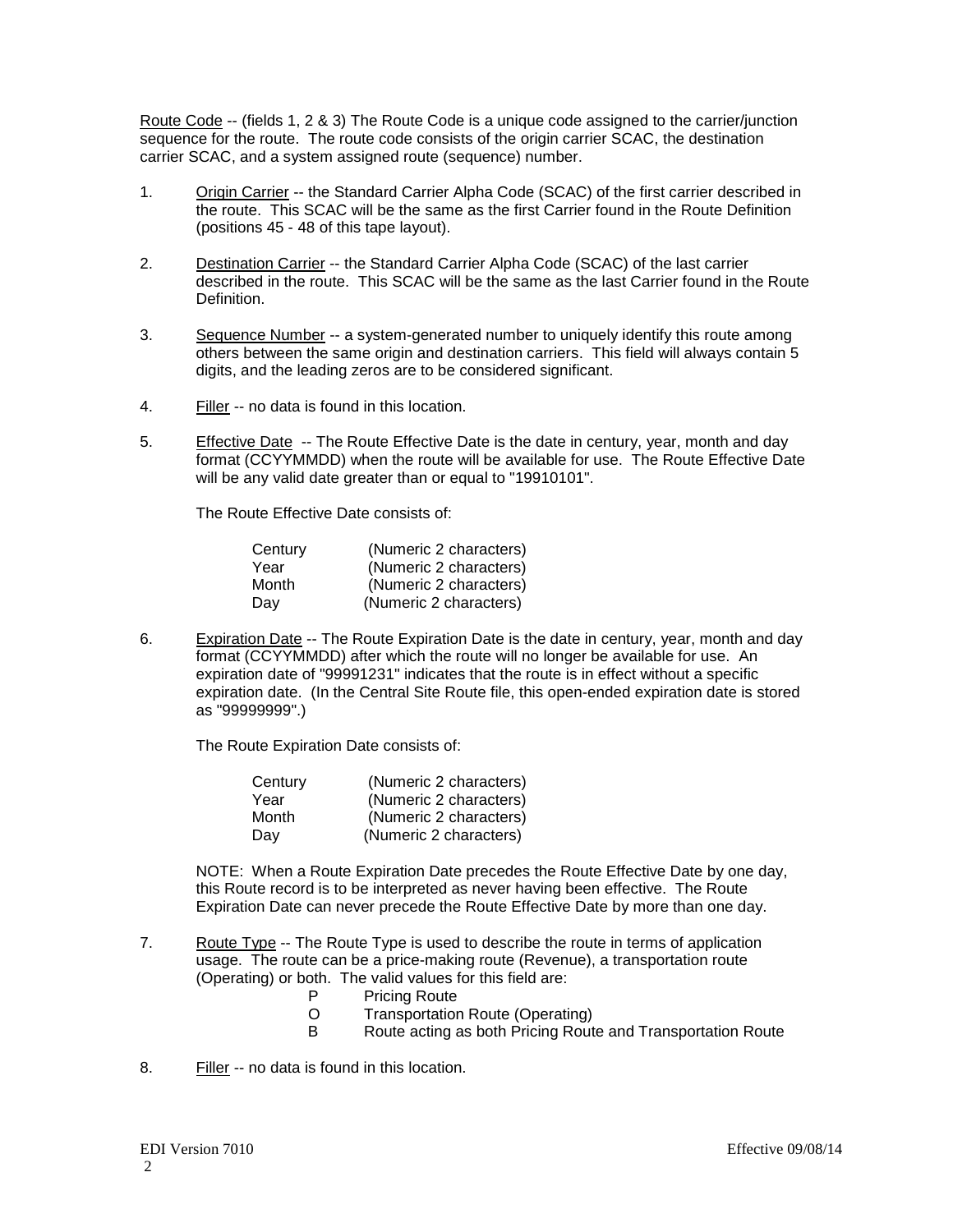Route Definition -- (fields 9 & 10) The Route Definition is the unique carrier/junction grouping made of up to 13 Carrier SCACs (Standard Carrier Alpha Codes), and up to 12 Junction Abbreviations.

9. Route Segment # 1 -- the minimum Route Definition that consists of Carrier SCAC #1, Junction Abbreviation #1 and Carrier SCAC #2. This field is required in every route record. The 13-positions defined for this field are filled in the following manner:

| SCAC#1                   | 45 - 48 |
|--------------------------|---------|
| Junction Abbreviation #1 | 49 - 53 |
| SCAC#2                   | 54 - 57 |

SCAC #1 in this field must be the same as the Origin Carrier found in positions 1 through 4 of this tape layout.

10. Route Segments #2 - #12 -- the second through the twelfth groupings of the Junction Abbreviation and Carrier SCAC in this Route Definition.

This field is not required. When a Junction Abbreviation is indicated, a Carrier SCAC must follow it. There may be up to eleven 9-character Junction/SCAC groupings indicated in this field as follows:

| Route Segment #2  | 58 - 62 (Junction Abbreviation)   | 63 - 66 (SCAC)   |
|-------------------|-----------------------------------|------------------|
| Route Segment #3  | 67 - 71 (Junction Abbreviation)   | 72 - 75 (SCAC)   |
| Route Segment #4  | 76 - 80 (Junction Abbreviation)   | 81 - 84 (SCAC)   |
| Route Segment #5  | 85 - 89 (Junction Abbreviation)   | 90 - 93 (SCAC)   |
| Route Segment #6  | 94 - 98 (Junction Abbreviation)   | 99 - 102 (SCAC)  |
| Route Segment #7  | 103 - 107 (Junction Abbreviation) | 108 - 111 (SCAC) |
| Route Segment #8  | 112 - 116 (Junction Abbreviation) | 117 - 120 (SCAC) |
| Route Segment #9  | 121 - 125 (Junction Abbreviation) | 126 - 129 (SCAC) |
| Route Segment #10 | 130 - 134 (Junction Abbreviation) | 135 - 138 (SCAC) |
| Route Segment #11 | 139 - 143 (Junction Abbreviation) | 144 - 147 (SCAC) |
| Route Segment #12 | 148 - 152 (Junction Abbreviation) | 153 - 156 (SCAC) |

The Standard Carrier Alpha Code (SCAC) of the last carrier participating in this route must be the same as the Destination Carrier found in positions 5 through 8 of this tape layout.

- 11. Route Source SCAC -- The Standard Carrier Alpha Code (SCAC) of the carrier initiating the Route record.
- 12. Function -- The Route Function is used to describe the route as either LOCAL or INTERLINE. A Local Route is a route where all participants in the route have the same railroad owner. An Interline Route is a route where there is more than one railroad owner for the participants in the route.

The valid values for this field are:

- L Local Route<br>I lnterline Rou
- **Interline Route**
- 13. Filler -- no data is found in this location